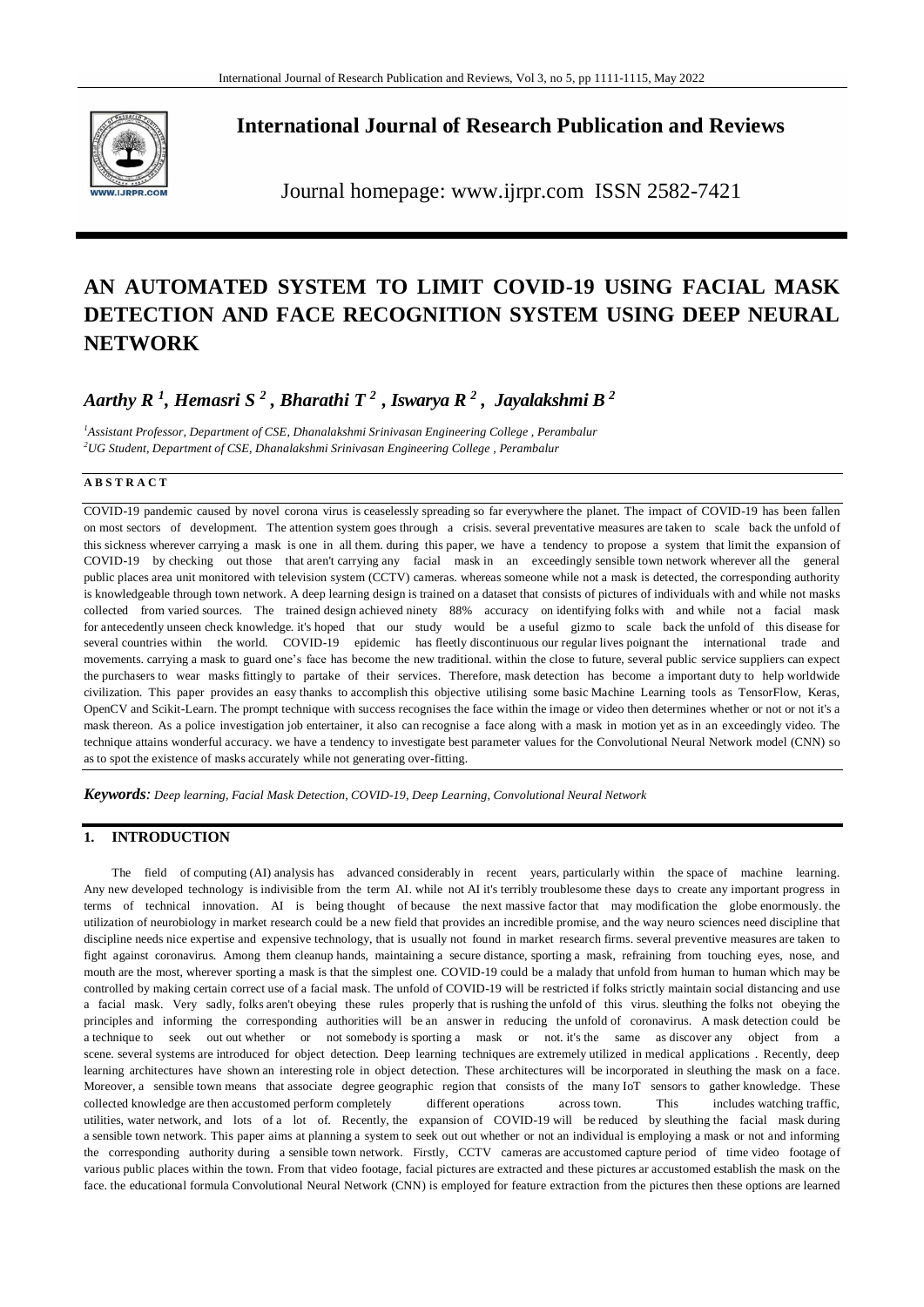by multiple hidden layers. Whenever the design identifies folks while not mask this info is transferred through town network to the corresponding authority to require necessary actions. The planned system appraised promising output on knowledge collected from completely different sources. we tend to additionally portrayed a system that may guarantee correct social control of the law on people that aren't following basic health tips during this pandemic state of affairs.

### **2. RELATED WORK**

In the meanwhile, several systems are developed for COVID-19 in good town networks. BlueDot and HealthMap services are introduced in [2]. BlueDot methodology was initial accustomed mark the cluster of bizarre malady|respiratory illness|respiratory disorder} in Wuhan that finally detected the disease as a scourge. It conjointly expected that the virus would unfold from Wuhan to national capital, Taipei, Singapore, Yeddo and urban center. HealthMap service, supported city, noticed the patients with a cough that is that the initial sign of COVID-19, victimization computer science (AI) and large knowledge. A study on victimization facemask to limit the expansion of COVID-19 is introduced in [4]. The study indicated that the masks that area unit adequately work, effectively interrupt the unfold of droplets expelled once coughing or innate reflex. Masks that don't seem to be utterly fitted, conjointly capable of holding mobile particles and viruses. Allam and Jones [3] planned a framework on good town networks specializing in however knowledge sharing ought to be performed throughout the eruption of COVID-19. P. Gupta, N. Saxena, M. Sharma, J. Tripathi (2018) has printed the paper on face recognition that introduces a brand new means people ing a deep neural network (another variety of deep network). during this planned approach, solely the extracted face expression area unit provided rather than providing raw component values as input. face expression area unit being extracted with the assistance of Haar Cascade and feeding these face expression instead of raw component values. because the range of re dundant input options has been weakened, the quality of the neural network-based recognition framework is additionally weakened. It conjointly makes the method lighter and quicker by victimization DNN rather than Convolutional Network. The planned methodology doesn't com promise the accuracy of the framework, as average accuracy therefore obtained is 96.05% [4]. K. J. Bhojane, S. S. Thorat (2018) has create use of embedding face detection and face pursuit system algorithmic rule found in MAT science lab with the assistance of Raspberry pi B, for face recognition system. to make a secure surroundings for ignition and access to the automotive, it uses the Haarlike perform that was accustomed acknowledge and recognize the documented user's face. The face of a private is that the main facet of the automotive ignition in secure surroundings. The ges ture identification and management analysis area unit taken into consideration for future work [5]. M. Rahman, S. Mahmud, J. Kim, Md. M. Manik, Md. M. Islam (2020) printed a document geared toward developing a system for deciding whether or not an individual uses a mask or not and informing the relevant authority within the good town network. It makes use of period of time motion-picture photography of assorted public places of the town to capture the facial pictures. The facial pictures extracted from this video is be ing accustomed establish the cloaked faces. The convolutional neural network (CNN) learning algorithmic rule is employed to extract options from pictures, when that those options area unit learned through multiple hidden layers. Whenever the design identifies individuals while not a mask, this info is more established the town network to the acceptable authority so as to require the mandatory actions. The planned system assessed promising results supported knowledge collected from varied sources. In these documents, they conjointly taken off a system that may guarantee correct enforcement against folks that don't follow basic health tips during this pandemic scenario [6].

### **3. CONVOLUTION NEURAL NETWORK**

A convolutional neural network may be a special design of artificial neural network planned by yann lecun in 1988. one among the foremost common uses of the design is image classification. CNNs have wide applications in image and video recognition, recommender systems and linguistic communication process. during this article, the instance that this project can take is expounded to pc Vision. However, the fundamental thought remains an equivalent and may be applied to the other use-case! CNNs, like neural networks, ar created from neurons with learnable weights and biases. every somatic cell receives many inputs, takes a weighted total over them, pass it through associate activation perform associated responds with an output. the full network encompasses a loss perform and every one the information and tricks that we tend to developed for neural networks still apply on CNNs. in additional detail the image is suffered a series of convolution, nonlinear, pooling layers and totally connected layers, then generates the output. In deep learning, a convolutional neural network (CNN, or ConvNet) may be a category of deep, feed-forward artificial neural networks, most typically applied to analyzing visual mental imagery. Convolutional networks were galvanized by biological processes in this the property pattern between neurons resembles the organization of the cortical region. CNNs use comparatively very little pre-processing compared to different image classification algorithms. CNN may be a special reasonably multi- layer NNs applied to 2-d arrays (usually images), supported spatially localized neural input. CNN Generate 'patterns of patterns' for pattern recognition. every layer combines patches from previous layers. Convolutional Networks ar trainable period architectures composed of multiple stages Input and output of every stage ar sets of arrays known as feature maps. At output, every feature map represents a specific feature extracted in the least locations on input. every stage consists of: a filter bank layer, a non-linearity layer, and a feature pooling layer. A ConvNet consists of one, a pair of or three such 3-layer stages, followed by a classification module.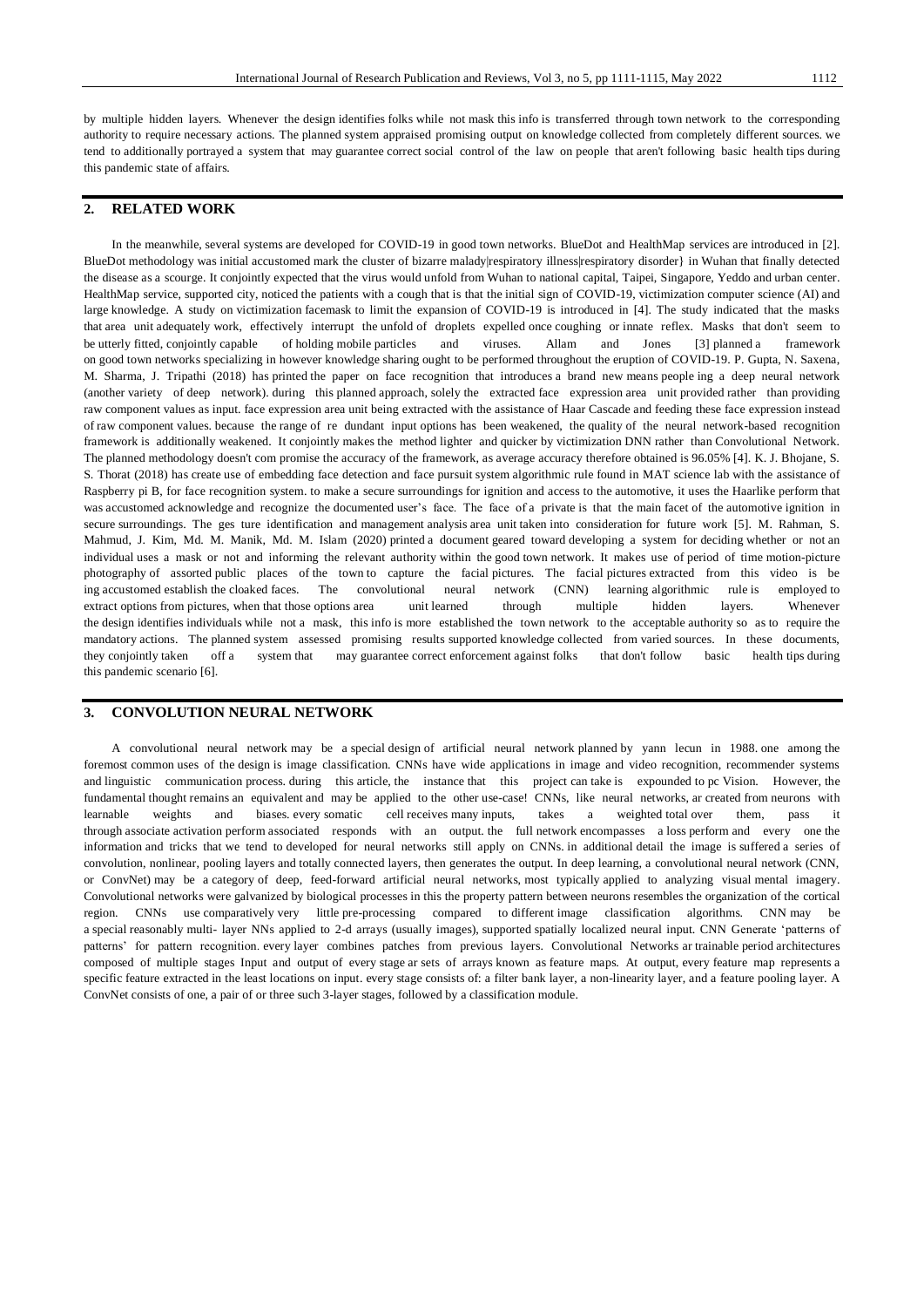

#### **Fig.1 can proposed model**

### **4. METHODOLOGY**

Our objective is to coach a specialised CNN model to sight whether or not or not somebody is sporting a mask. This project will instantly recognise the faces of the mask from any angle. It generates output from an RGB input image of any orientation. the first responsibility of this perform is to extract characteristics from pictures and predict that category they belong to. The feature extraction approach sketches the image and transforms it into a replacement image, that is additional economical than the previous image. The spatial property of pictures is reduced to AN economical illustration during this section.We projected an automatic good framework for screening persons United Nations agency don't seem to be employing a mask during this paper. within the good town, all public places are monitored by CCTV cameras. The cameras are accustomed capture pictures from public places; then these pictures are feed into a system that identifies if a person while not mask seems within the image. If a person while not a mask is detected then this data is distributed to the right authority to require necessary actions. The diagram of the developed framework is pictured in Fig. All the blocks of the developed system are delineating as follows.

- A) Image Preprocessing the pictures captured by the CCTV cameras needed preprocessing before progressing to following step. within the preprocessing step, the image is reworked into a grayscale image as a result of the RGB color image contains such a lot redundant data that's not necessary for mask detection. RGB color image hold on twenty four bit for every pel of the image. On the opposite hand, the grayscale image hold on eight bit for every pel and it contained spare data for classification. Then, we have a tendency to reshaped {the pictures|the pictures|the photographs} into (64×64) form to take care of uniformity of the input images to the design. Then, the pictures are normalized and once standardization, the worth of a pel resides within the vary from zero to one. standardization helped the training algorithmic program to be told quicker and captured necessary options from the pictures.
- B) Deep Learning design The deep learning design learns numerous vital nonlinear options from the given samples. Then, this learned design is employed to predict antecedently unseen samples. to coach our deep learning design, we have a tendency to collected pictures from completely different sources. The design of the training technique extremely depends on CNN. All the aspects of deep learning design are delineate below. i) informationset Collection: Data from 2 completely different sources [9] are collected for coaching and testing the model. we have a tendency to collected a complete of 855 pictures of individuals with masks and 681 pictures of individuals while not a mask. For coaching functions, eighty three pictures of every category are used and also the remainder of the pictures are utilised for testing functions. Fig shows a number of the pictures of 2 completely different categories. ii) design Development: the training model is predicated on CNN that is incredibly helpful for pattern recognition from pictures . The network contains AN input layer, many hidden layers ANd an output layer. The hidden layers carries with it multiple convolution layers that learn appropriate filters for vital feature extraction from the given samples. The options extracted by CNN are utilized by multiple dense neural networks for classification functions. they'd return to the neck of the woods wherever the person while not a mask was detected and took necessary actions. If correct actions are taken, then folks won't are available public places while not a facial mask that may facilitate greatly to limit the expansion of COVID-19.

### **5. PROPOSED MODEL**

Data visualisation begins by visualising the whole variety of images in each classes in our dataset. we will observe that the 'yes' category has 698 images whereas the 'no' category has 685 photos. information Augmentation within the next step, we tend to augment our dataset to incorporate additional variety of pictures for our coaching. during this step of information augmentation, we tend to rotate and flip every of the pictures in our dataset. cacophonous the information during this step, we tend to split our information into the coaching set which is able to contain the pictures on that the CNN model are trained and therefore the check set with the pictures on that our model are tested. Building the Model within the next step, we tend to build our consecutive CNN model with numerous layers like Conv2D, MaxPooling2D, Flatten, Dropout and Dense. when building our model, allow us to produce the 'train\_generator' and 'validation\_generator' to suit them to our model within the next step. coaching the CNN model it's a very important step wherever the pictures slot in the coaching set and to the check set for consecutive model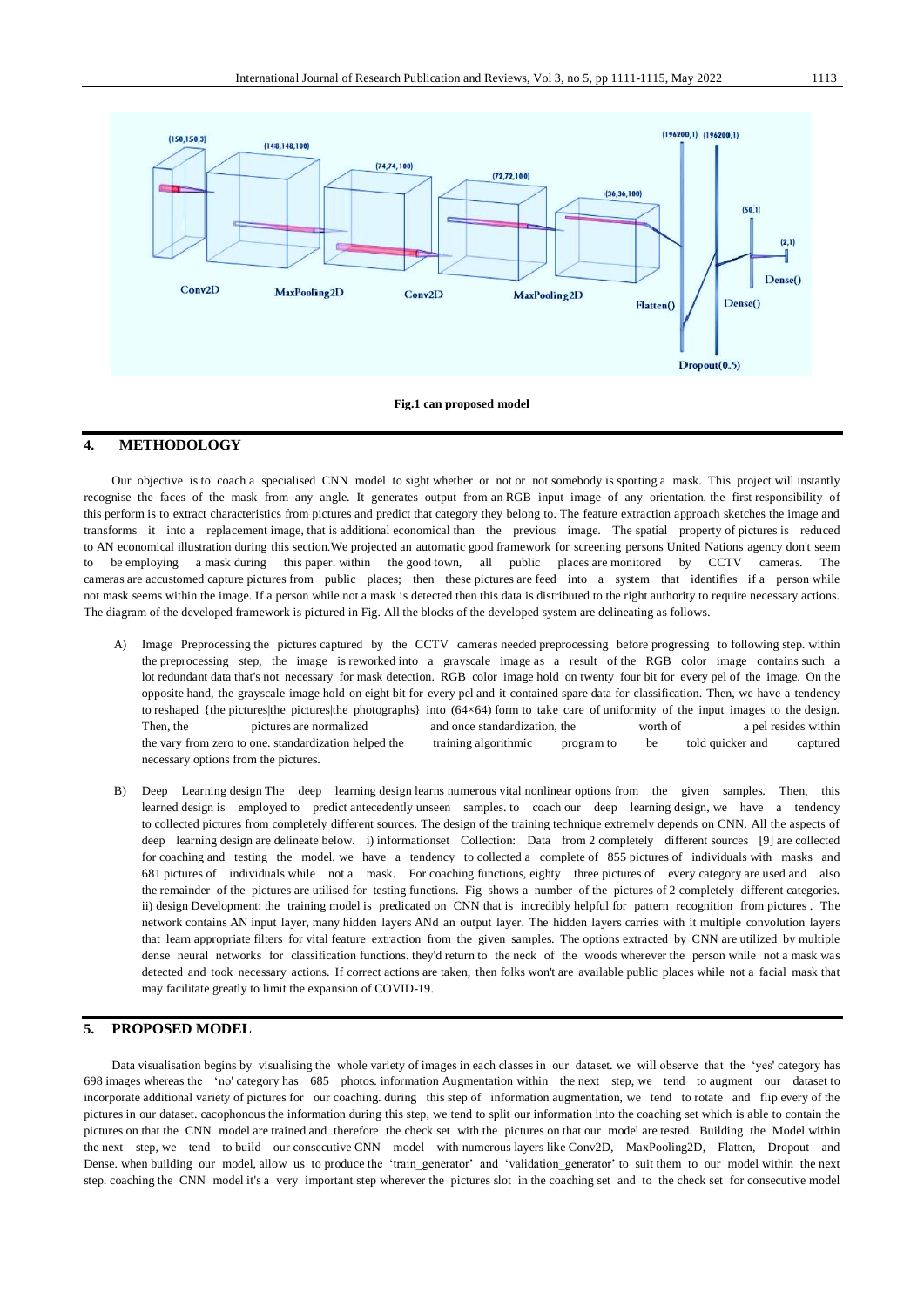by victimization keras library.This model is trained for thirty epochs(iterations).For high accuracy we've got to use additional variety of epochs in its coaching there it happens over-fitting. Labeling the knowledge when building the model, we tend to label 2 possibilities for our results. ['0' as 'without mask' and '1' as 'with mask']. i'm conjointly setting the boundary parallelogram color victimization the RGB values. mercantilism the Face

detection Program when this, we tend to will use it to notice if we tend to square measure sporting a mask victimization our PC's digital camera. For this, first, we want to implement face detection. In this, i'm victimization the Haar Featurebased Cascade Classifiers for detective work the options of the face. detective work the Faces with and while not Masks within the last step, we tend to use the OpenCV library to run an infinite loop to use our internet camera within which we tend to notice the face victimization the Cascade Classifier.



**Fig.2.setup model flowchart**

## **6. RESULTS**

By conserving an inexpensive proportion of various categories, the dataset is divided into coaching and testing set. The dataset contains of 1638 samples in total wherever eighty three is employed in coaching section and twenty second is employed in testing section. The coaching and testing dataset contains 1281 and 303 pictures severally. The developed design is trained for a hundred epochs since any coaching results cause overfitting on the coaching knowledge. Over fitting happens once a model learns the unwanted patterns of the coaching samples. Hence, coaching accuracy will increase however check accuracy decreases. It show the graphical read of accuracy and loss severally. The trained model showed 98.6% accuracy and AUC of 0.985 on the unseen check knowledge

### **7. CONCLUSION**

Measures should be taken to regulate the unfold of the COVID19 pandemic. This mask recognition system may be a superb and economical thanks to do therefore. The system can separate the individuals from the group World Health Organization aren't sporting mask. The identification of peo ple, violating the COVID norms will increase the ability of the mask detection system for the general public sake. If applied in a very correct approach, the mask detection system may be wont to certify our safety and for others too. This approach offers not solely helps in achieving high preciseness however conjointly enhance the face detec tion tempo significantly. The system may be applied in several areas like railroad line stations, markets, schools, railway stations and plenty of alternative jammed places to observe the group and to make sure that eV eryone is sporting mask. Finally, this work may be used for future researchers and enthusiasts. Firstly, this model may be utilized in any high-definition camcorders, this can certify that this model isn't restricted to solely mask detection system. Secondly, this may be used for biometric scans with a mask on the face.